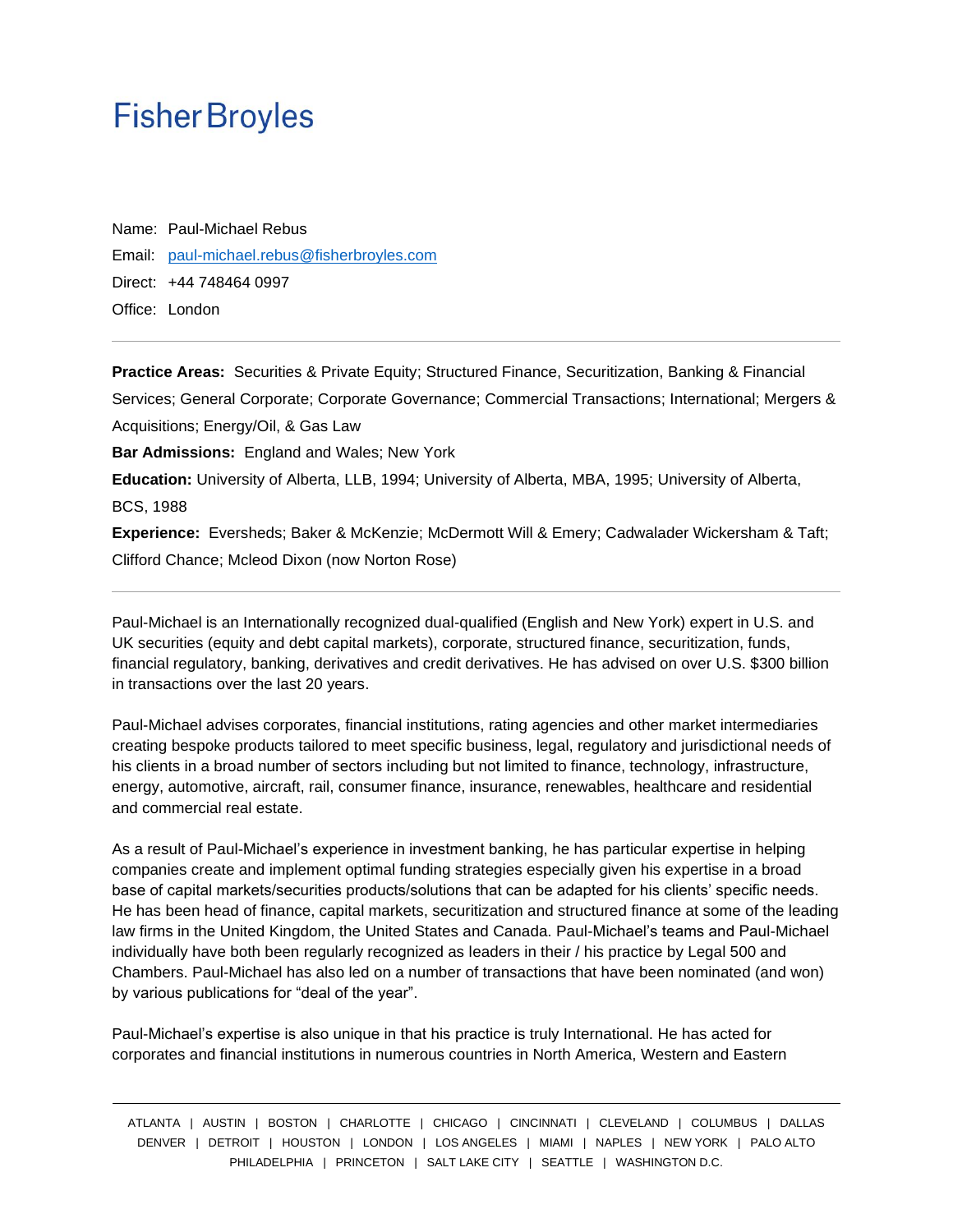Page 2 of 5

Europe, the Middle East and Asia. Additionally, Paul-Michael has securitized a wide variety of assets located in the United States, the United Kingdom, Canada, Ireland, Germany, France, the Netherlands, Belgium, Italy, Spain, Portugal, Austria, Luxembourg, Norway, Sweden, the Czech Republic, Russia, UAE, Qatar, Japan and China.

Client's seek out Paul-Michael for his unique "Street" experience and the sophisticated business perspective in capital markets and specialist capital markets that he offers to clients.

## **Representative Transactions**

The following is a very short synopsis of some of the transactions Paul-Michael has advised on:

- Advised an insurer on a U.S. \$9 billion structured finance program issuing notes in Europe.
- Advised multiple arranging banks in the restructuring of Eurotunnel debt and the related approximately £5 billion securitization.
- Advised an insurer on a U.S. \$2 billion structured finance program issuing secured bonds in the U.S.
- Advised a large investment management company in connection with setting up a Euro 600 million structured investment vehicle. The vehicle sold ABCP, medium-term notes and capital notes.
- Advised a reinsurer on a listed and rated U.S. \$1.5 billion Eurobond programme.
- Advised a large public aircraft and rail manufacturer in connection with issuing Sukuks to fund the building of a monorail in Malaysia valued at over U.S. \$1 billion.
- Set-up over 20 bank-sponsored U.S. and European multi-seller asset backed commercial paper conduits with an issuance value over U.S. \$40 billion.
- Advised a German financial institution in connection with multiple transactions with an aggregate value of over U.S. \$15 billion of automobile loans and leases originated by the finance arm of a large German sports automobile manufacturer.
- Acted on behalf of a Caribbean sovereign in a U.S. \$1 billion ABS funding for building a new cruise ship terminal and dredging the waters adjacent to such new terminal.
- Advised a Belgian bank in connection with the Euro 700 million restructuring of part of the syndicated facilities provided to a world-leading beverage concern for the purposes of facilitating a U.S \$105 billion merger.
- Advised a German bank on restructured approximately Euro 30 billion of the bank's securitization transactions for various originators funded through ABCP involving a range of asset classes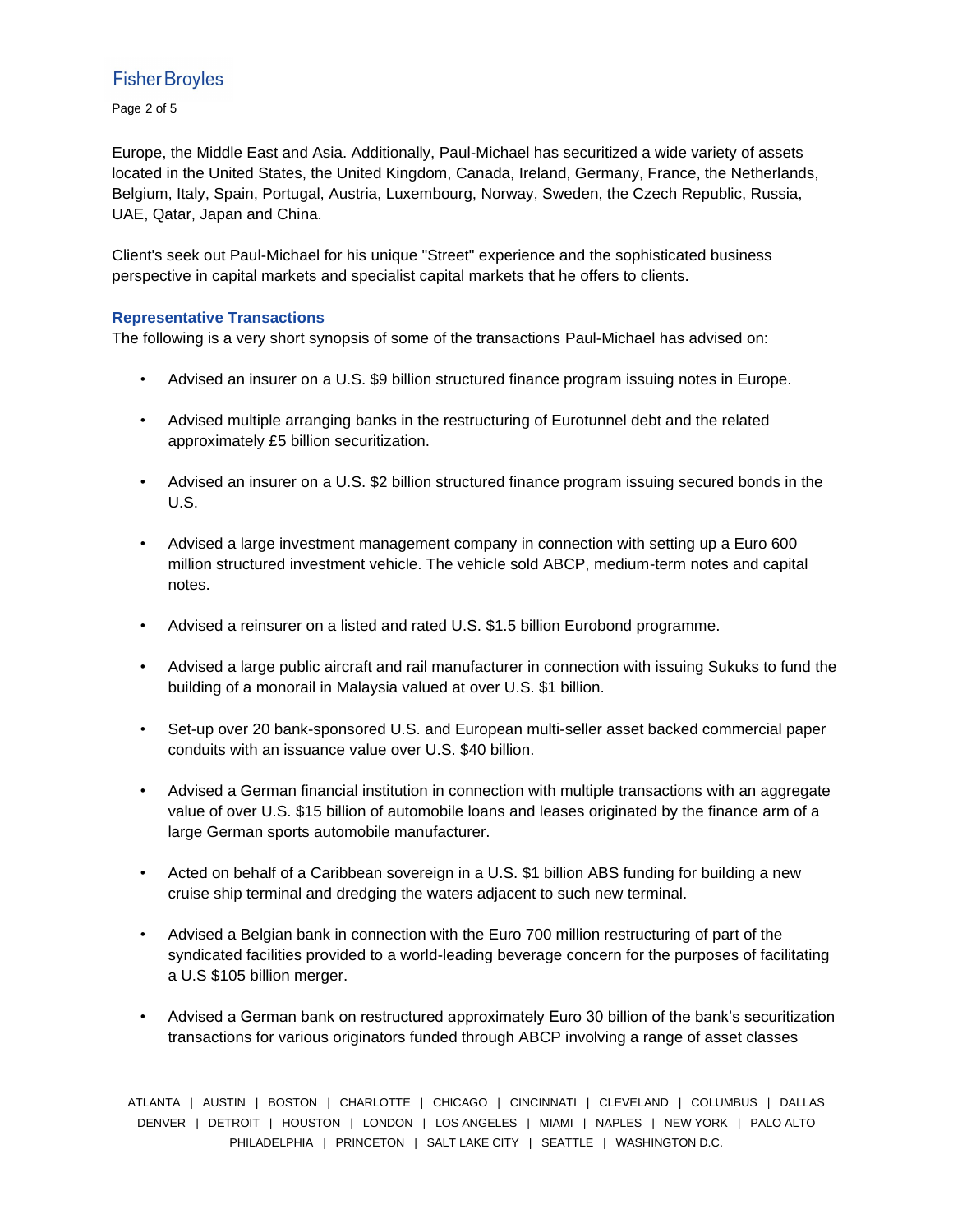Page 3 of 5

including German auto loans and leases, German trade receivables, trade receivables from Italy, Croatia, Cyprus, Greece and Slovenia, U.S. trade receivables, U.S. equipment leases, U.S. agricultural loans, U.S. cellular leases, U.S. construction loans, U.S. trade receivables and U.S. CMBS.

- Advised a Spanish bank with the offering of U.S. \$400 million ABS notes in order to fund the construction and maintenance of a toll road in the United States.
- Advised an Italian bank in connection with the securitization of approximately Euro 300 million of German airport ground leases.
- Advised the UK Department of Energy and Climate Change on amendments to UK laws concerning UK energy providers in order to facilitate the ABS funding of renewable energy installations.
- Advised a Canadian private equity house in connection with U.S. \$400 million funding of the deconstruction, transportation and re-construction of a U.S. hydro plant.
- Set up over 20 bank-sponsored U.S. and European multi-seller asset-backed commercial paper conduits with an issuance value over U.S. \$40 billion.
- Advised an insurer on a U.S. \$200 million corporate share issuance and corresponding purchase of U.S. \$200 million secured bonds backed by U.S. Treasury Notes.
- Advised a large UK bank in connection with the restructuring of approximately £1 billion of Spanish commercial mortgages.
- Advised a major European airline in the approximately Euro 700 million securitization of 35 Boeing and Airbus aircraft.
- Advised a French bank in connection with an approximately U.S. \$300 million synthetic CLO based on a reference pool of consumer loans. The notes were sold in Europe and the United States.
- Advised the originator in connection with the offering of £250 million ABS notes in order to fund student housing in numerous UK universities.
- Advised a UK bank in connection with a unique combination of synthetic and cash securitization of a U.S. \$6 billion portfolio of small and medium-sized enterprises.
- Advised on a joint instruction from an international imaging company and its pension fund in connection with the securitization of Euro 274 million of equipment leases in the UK, Italy, France, Germany, the Netherlands and Belgium.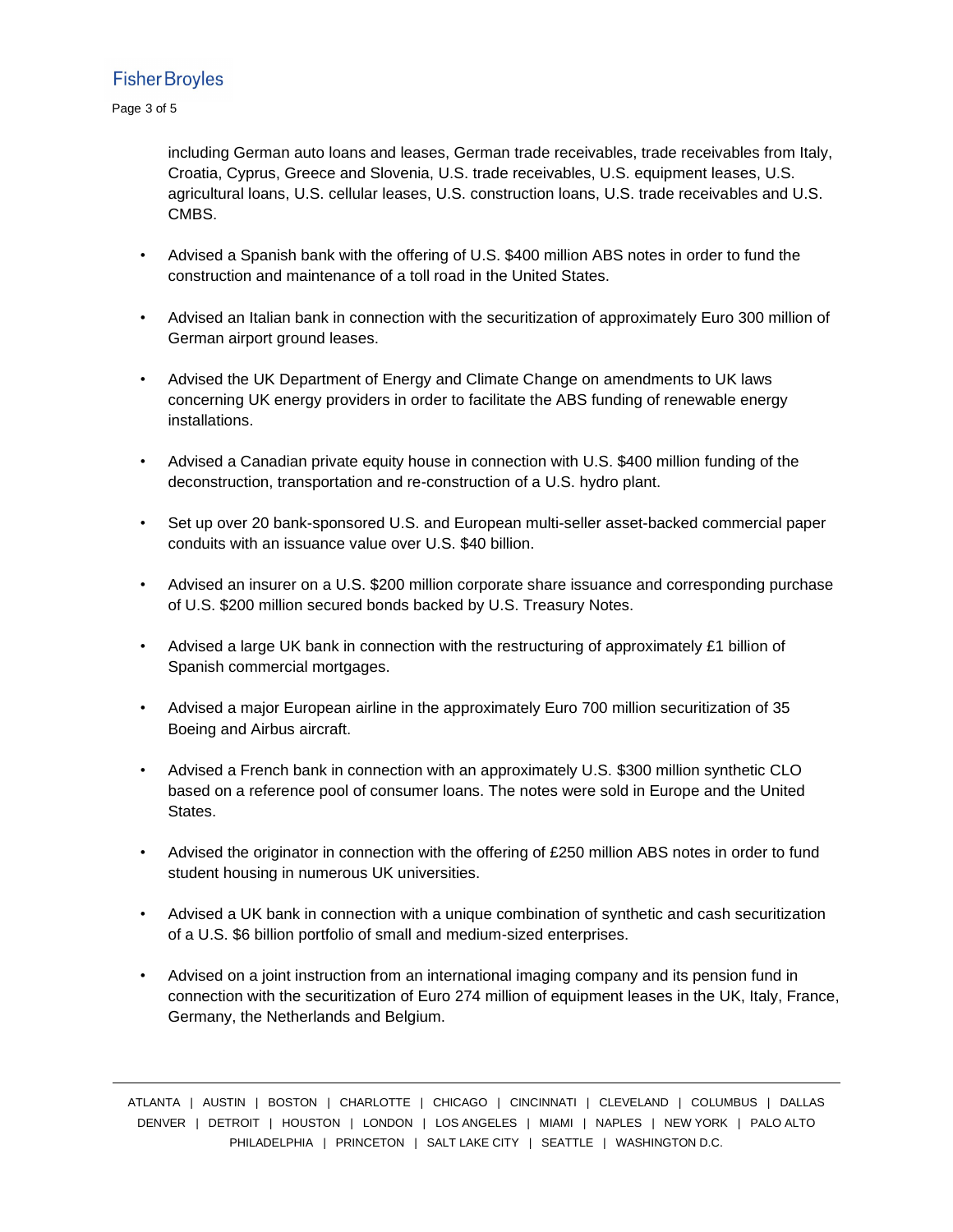Page 4 of 5

- Advised a UK bank in the significant restructuring of various aspects of a Euro 1 billion bond issuance that was backed by commercial leases throughout Europe, through the use of a series of unfunded credit default swaps. The transaction was unique in that despite being a synthetic structure, certain assets were being sold / restructured causing a significant impact on the overall bond pay out and synthetic structure of the transaction.
- Advised a European sovereign on the sale of approximately Euro 100 million worth of assetbacked securities related to Lehman Brothers post-bankruptcy.
- Advised a Benelux financial institution in connection with the securitisation of up to Euro 225 million hospital equipment leases in Portugal.
- Advised a large Qatar-based public company in connection with issuance of a Sukuk financing based on a diverse pool of automotive and commercial assets.
- Advised a UK bank in connection with the issuance of approximately £350 million of listed bonds backed by commercial loan credits using a series of funded and unfunded tranched and rated credit default swaps.
- Advised a Benelux bank in connection with the issuance of approximately £400 million of assetbacked commercial paper backed by loan credits in the Netherlands and Belgium using a series of funded and unfunded tranched and rated credit default swaps.
- Advised a Benelux bank in connection with the issuance of approximately £200 million of assetbacked commercial paper backed by loan credits in the United States using a series of funded rated credit default swaps.
- Advised the sponsors on a U.S. \$235 million property debt re-financing focusing on the life sciences / technology sector.
- Advised a large property developer in obtaining a £200 million equity financing for various commercial projects with aggregate GDVs in excess of £2 billion.
- Advised a large property developer in obtaining a Euro 40 million equity investment in a commercial and residential property development in Monte Carlo with a GDV in excess of Euro 1 billion.
- Advised a new Irish multi-family residential property developer in structuring and obtaining two rounds of debt financing with an aggregate funding amount of Euro 100 million.
- Advised a large UK bank in the restructuring of their £50 billion EMTN Programme. As counsel to the bank we restructured the program to permit certain changes, including the issuance of a new type of note.